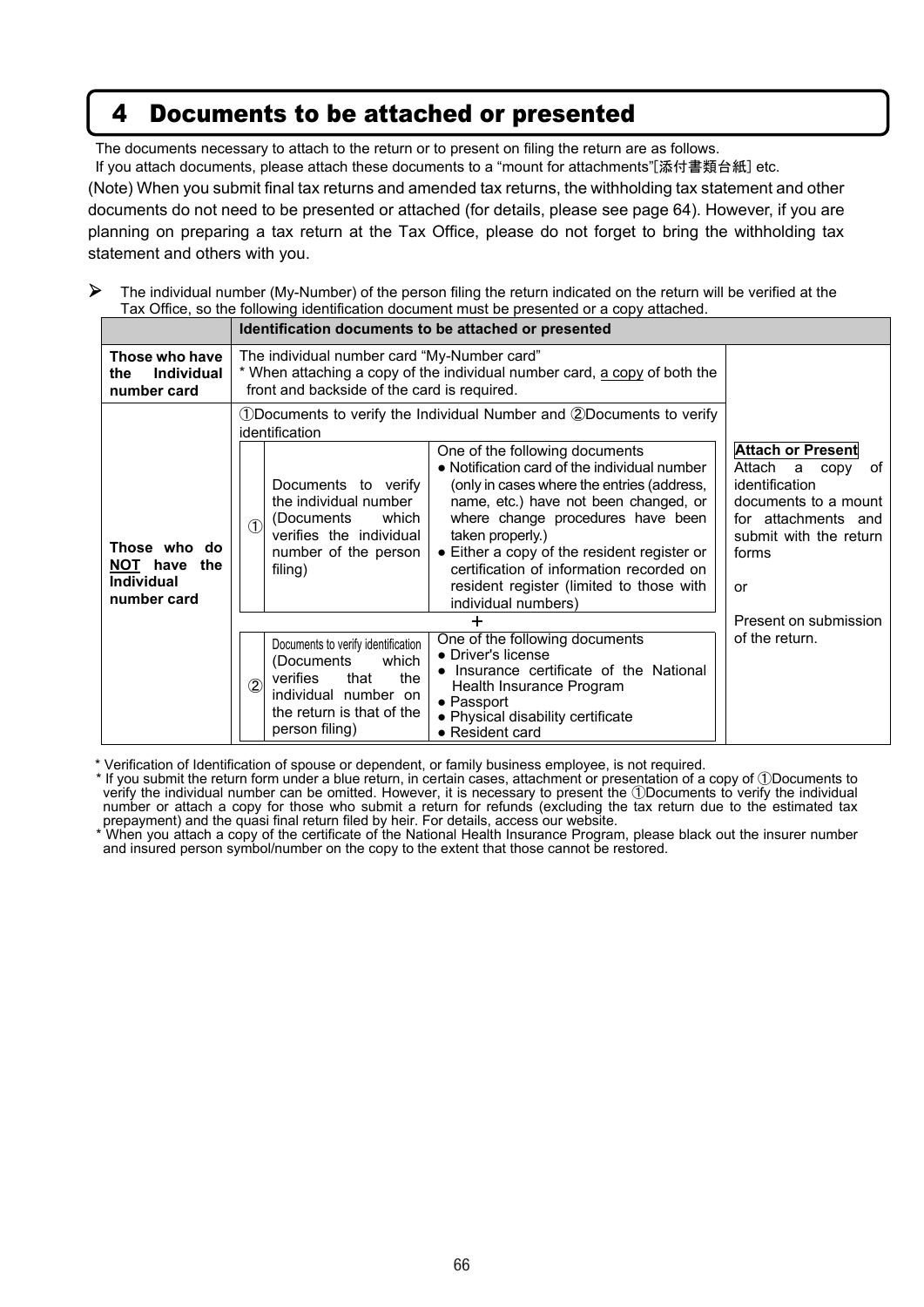## Depending on the content of the return, the following documents are needed to be attached or presented.

|                         | <b>Items</b>                                                                                                                                                                                                                                                                                          |                                                           | Documents to be attached or presented                                                                                                                                                                                                                                                                                                                                                                                                                                                                          | the way to attach or<br>present                                                                                     |
|-------------------------|-------------------------------------------------------------------------------------------------------------------------------------------------------------------------------------------------------------------------------------------------------------------------------------------------------|-----------------------------------------------------------|----------------------------------------------------------------------------------------------------------------------------------------------------------------------------------------------------------------------------------------------------------------------------------------------------------------------------------------------------------------------------------------------------------------------------------------------------------------------------------------------------------------|---------------------------------------------------------------------------------------------------------------------|
| Earnings                | <b>Business</b><br>(sales, etc.)                                                                                                                                                                                                                                                                      | $\circledcirc$                                            | · Blue return filer : "Financial statement[青色申告決算書]" with a breakdown<br>of amount of aggregate earnings and necessary                                                                                                                                                                                                                                                                                                                                                                                         | <b>Attach</b><br>Submit with the return<br>forms.                                                                   |
|                         | Business (agriculture)<br>Real estate                                                                                                                                                                                                                                                                 | ⊛<br>$\odot$                                              | expenditure.<br>・White return filer: "Statement of profit and loss[収支内訳書]" with a<br>breakdown of amount of aggregate earnings and<br>necessary expenditure.                                                                                                                                                                                                                                                                                                                                                   |                                                                                                                     |
|                         | Capital gains for<br>aggregate<br>taxation/short-term                                                                                                                                                                                                                                                 | ⊜                                                         | Statement of taxable income "for capital gains subject to aggregate                                                                                                                                                                                                                                                                                                                                                                                                                                            |                                                                                                                     |
|                         | Capital gains for<br>aggregate<br>taxation/long-term                                                                                                                                                                                                                                                  | $\bigoplus$                                               | taxation[譲渡所得の内訳書【総合譲渡用】]"                                                                                                                                                                                                                                                                                                                                                                                                                                                                                     |                                                                                                                     |
|                         | Deduction for social<br>insurance premiums                                                                                                                                                                                                                                                            | (13)                                                      | In the case of receiving the deduction for the social insurance premiums for the<br>national pension insurance premiums and the contributions to the national pension<br>fund), you must prepare a "social insurance premiums (national pension insurance<br>premiums) deduction certificate," etc. *1                                                                                                                                                                                                         | <b>Attach or Present</b><br>Attach to the mount<br>for attachments<br>or<br>present on submission<br>of the return. |
|                         | Deduction for small<br>business mutual aid<br>premiums                                                                                                                                                                                                                                                | $\circled{4}$                                             | Certification of payment of premium <sup>*1</sup>                                                                                                                                                                                                                                                                                                                                                                                                                                                              |                                                                                                                     |
|                         | Deduction for life<br>insurance premiums                                                                                                                                                                                                                                                              | (15)                                                      | Certification of payment (excluding those relating to the old life insurance premium<br>and 9,000 yen or less per contract) *1                                                                                                                                                                                                                                                                                                                                                                                 |                                                                                                                     |
|                         | Deduction for earthquake<br>insurance premiums                                                                                                                                                                                                                                                        | (16)                                                      | Certification of payment <sup>*1</sup>                                                                                                                                                                                                                                                                                                                                                                                                                                                                         |                                                                                                                     |
|                         | Exemption for working<br>students                                                                                                                                                                                                                                                                     | (19)                                                      | Certification issued by the school or institute you attend if you are a student at any<br>type of school or vocational institute, or are receiving professional training from a<br>registered training institute.*1                                                                                                                                                                                                                                                                                            |                                                                                                                     |
|                         | <b>Exemption for persons</b><br>with disabilities<br>(Special) Exemption for<br>spouses<br>Exemption for dependents                                                                                                                                                                                   | $\circled{20}$<br>to<br>(23)                              | In the case of "relatives residing overseas"; "Documents Concerning Relatives" and<br>"Documents Concerning Remittances"* <sup>2</sup>                                                                                                                                                                                                                                                                                                                                                                         |                                                                                                                     |
|                         | Deduction for<br>casualty losses                                                                                                                                                                                                                                                                      | (26)                                                      | Receipts of the expenditure which was expended as a result of the casualty                                                                                                                                                                                                                                                                                                                                                                                                                                     | <b>Attach or Present</b>                                                                                            |
| Deductions from income  | Deduction for medical<br>expenses                                                                                                                                                                                                                                                                     | (27)                                                      | "Statement of deduction for medical expenses[医療費控除の明細書]"<br>Notice of medical expenses (notice of medical payment) [医療費のお知ら<br>せ](original)<br>O Limited to cases where a notice of medical expenses is attached, and a detailed<br>statement is not completed. (When an insurer number and insured person<br>symbol and number are printed, please black out those numbers to the extent<br>that those cannot be restored.)                                                                                   | <b>Attach</b><br>Submit with the return<br>forms.                                                                   |
|                         |                                                                                                                                                                                                                                                                                                       |                                                           | Various certificates (e.g., a certificate of using diapers[おむつ証明書])                                                                                                                                                                                                                                                                                                                                                                                                                                            | <b>Attach or Present</b>                                                                                            |
|                         | Special case for<br>Deduction for medical<br>expenses by the self-<br>medication taxation<br>system                                                                                                                                                                                                   | (27)                                                      | "Statement of deduction for medical expenses by the<br>self-medication taxation system [セルフメディケーション税制の明細書]"                                                                                                                                                                                                                                                                                                                                                                                                    | <b>Attach</b><br>Submit with the return.                                                                            |
|                         | Deduction for donations                                                                                                                                                                                                                                                                               | (28)                                                      | • receipt of donation issued by the donees $3$<br>• In the case of specific corporations in public interest , educational<br>institutions, and the donation made to be a trust of specific corporations in<br>public interest; certification or copy of certification providing that the donee<br>or trust is an eligible<br>• In the case of political donation; "Document for deductions (tax credit) for<br>donations" stamped by the Election Administration Commission. *4                                | <b>Attach or Present</b><br>Attach to the mount<br>for attachments<br>or<br>present on submission<br>of the return. |
| tax<br>b<br>Calculation | ] (classification)                                                                                                                                                                                                                                                                                    | (33)                                                      | Statement regarding the deduction you are applying                                                                                                                                                                                                                                                                                                                                                                                                                                                             |                                                                                                                     |
|                         | Special credit for loans,<br>etc. related to a dwelling<br>(specific additions or<br>improvements, etc.)                                                                                                                                                                                              | (34)                                                      | See "For those who receive the special credit for loans, etc. related to a dwelling[住<br>宅借入金等特別控除を受けられる方へ " and "For those who receive the special<br>credit for loans, etc. related to a dwelling for specific additions or improvements,<br>etc.[特定増改築等住宅借入金特別控除を受けられる方へ]"                                                                                                                                                                                                                                  | <b>Attach</b><br>Submit with the return<br>forms.                                                                   |
|                         | Special credit for<br>contributions to political<br>parties<br>Special credit for<br>donation to certified<br>NPOs, etc.<br>Special credit for<br>donation to public<br>interest incorporated<br>association, etc.<br>Special credit for anti-<br>earthquake improvement<br>made to an existing house | $\circled{35}$<br>$\circled{36}$<br>$\circled{3}$<br>(38) | See For those who receive the special credit for contributions to political parties[政<br>党等寄附金特別控除を受けられる方へ]"4<br>"For those who receive the special credit for donation to certified NPOs, etc.[認定N<br>PO法人等寄附金特別控除額を受けられる方へ]"<br>"For those who receive the special credit for donation to public interest incorporated<br>association, etc. [公益社団法人等寄附金特別控除を受けられる方へ]"<br>See For those who receive the special tax credit for anti-earthquake improvement<br>made to an existing house.[住宅耐震改修特別控除を受けられる方へ]" | <b>Attach</b><br>Attach to the mount<br>for attachments and<br>submit with the return<br>forms.<br><b>Attach</b>    |
|                         | Special tax credit for<br>specified housing<br>improvements                                                                                                                                                                                                                                           | $\circled{39}$                                            | See For those who receive the special tax credit for specified housing<br>improvements.[住宅特定改修特別税額控除を受けられる方へ]"                                                                                                                                                                                                                                                                                                                                                                                                 | Submit with the return<br>forms.                                                                                    |